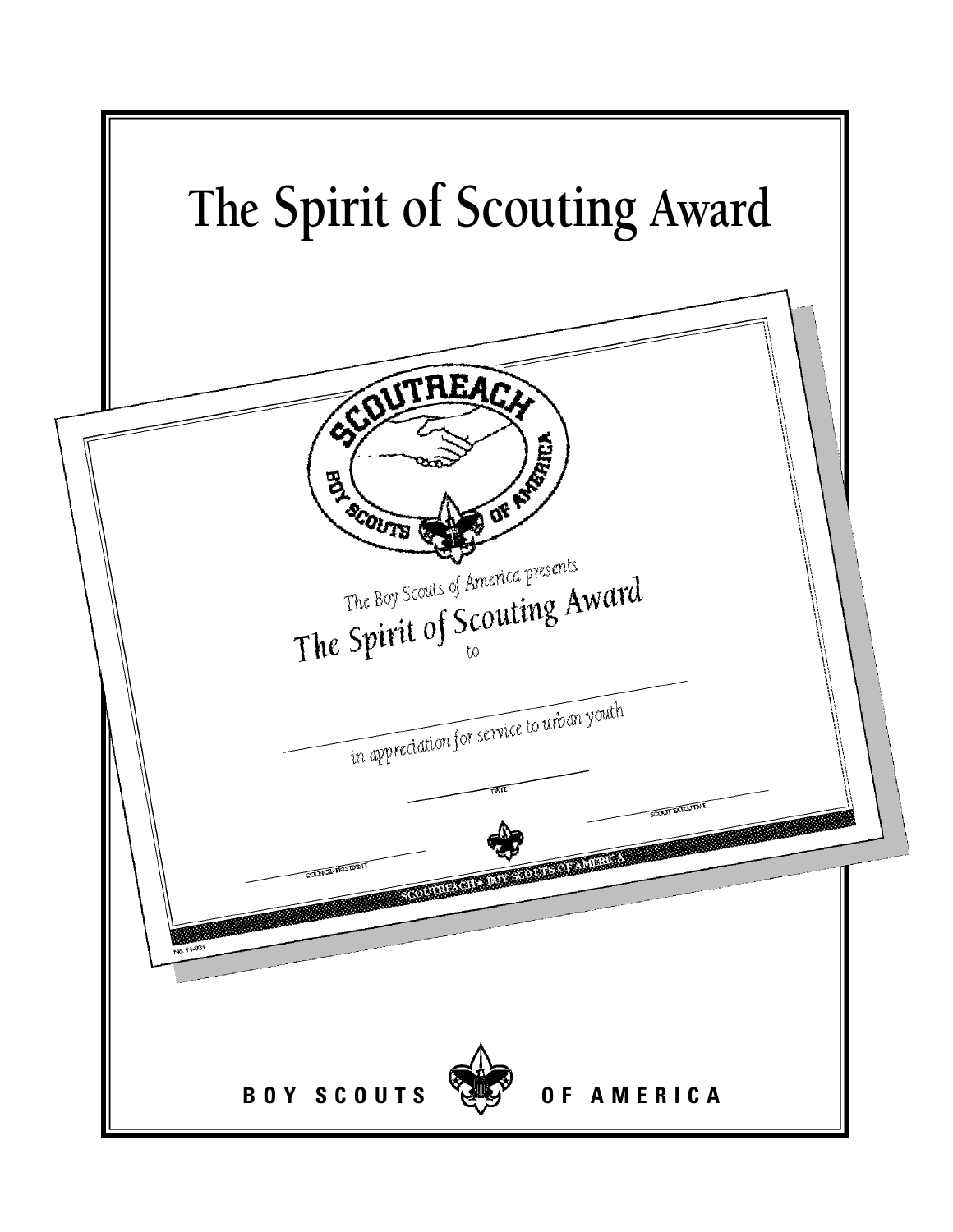# The Spirit of Scouting Award

#### **Purpose**

The Spirit of Scouting Award is designed for presentation to a noteworthy individual who has performed exceptional and unusual service to young people in hard-to-reach communities\* over a long period of time.

### **Council Procedures**

- 1. Recipients are approved *locally*through nomination by the local council. (Councils should use the nomination form in this booklet.) Copies may be obtained from the Scoutreach Division, Boy Scouts of America, S260, 1325 West Walnut Hill Lane, P.O. Box 152079, Irving, TX 75015-2079.
- 2. The Spirit of Scouting Award is a special certificate and can be ordered through the Scoutreach Division.

The Scoutreach Division will provide a Spirit of Scouting Award certificate, No. 11-031, for presentation by the local council.

- 3 . The award is presented to individuals at the unit level and to people of all races and income levels.
- 4 . The number of awards presented annually is determined by the Scout executive.
- 5 . Recipients should be recognized at a highly visible event, with an appropriate ceremony during which the award is presented. Council and district appreciation dinners, annual business meetings, testimonial dinners, or a major function with which the recipient is associated provide excellent settings for this presentation.

The Scoutreach emphasis brings the Scouting program into hard-to-reach communities. These communities need Scoutreach because of varied concerns such as skin color, cultural differences, economics, education, ethnicity, geography, and language.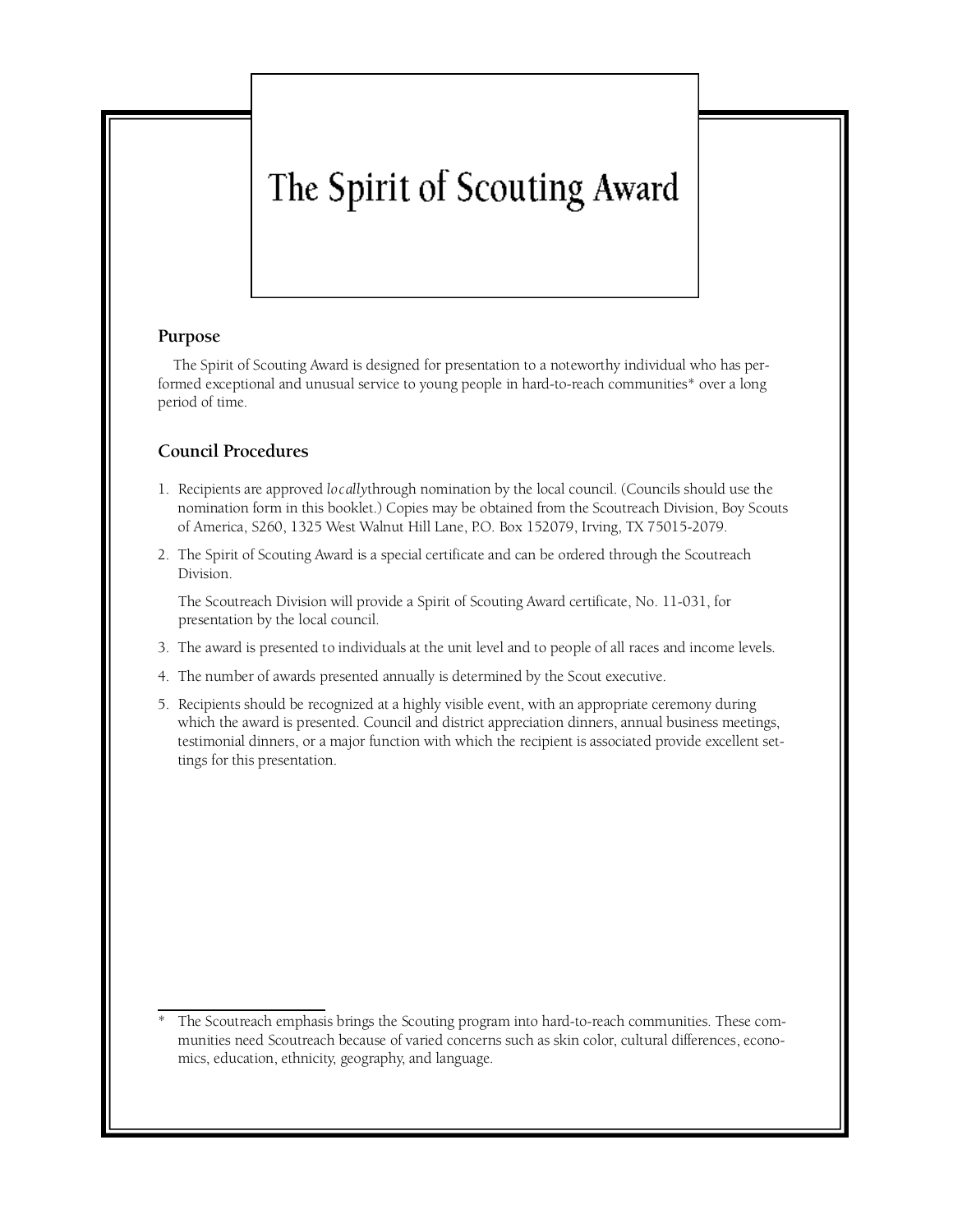|                        | The Spirit of Scouting Award                                                      |  |  |  |  |  |  |
|------------------------|-----------------------------------------------------------------------------------|--|--|--|--|--|--|
| <b>Nomination Form</b> |                                                                                   |  |  |  |  |  |  |
|                        |                                                                                   |  |  |  |  |  |  |
|                        |                                                                                   |  |  |  |  |  |  |
|                        |                                                                                   |  |  |  |  |  |  |
|                        |                                                                                   |  |  |  |  |  |  |
|                        | We hereby nominate for consideration of the Spirit of Scouting Award:             |  |  |  |  |  |  |
|                        |                                                                                   |  |  |  |  |  |  |
|                        |                                                                                   |  |  |  |  |  |  |
|                        |                                                                                   |  |  |  |  |  |  |
|                        |                                                                                   |  |  |  |  |  |  |
|                        |                                                                                   |  |  |  |  |  |  |
|                        |                                                                                   |  |  |  |  |  |  |
|                        |                                                                                   |  |  |  |  |  |  |
|                        | Please return the completed nomination form to your local council service center. |  |  |  |  |  |  |
|                        |                                                                                   |  |  |  |  |  |  |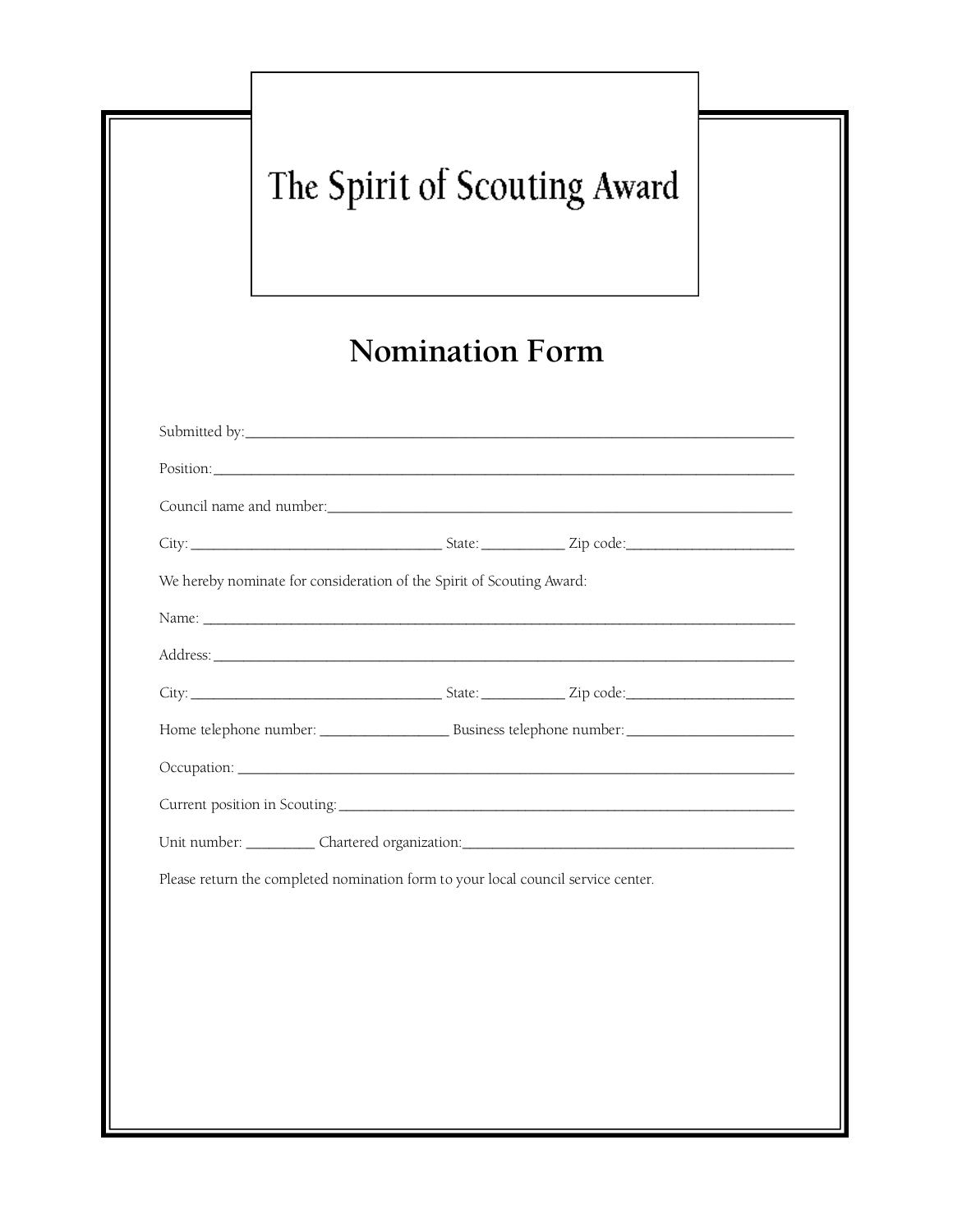## The Spirit of Scouting Award

Please fill in all information. If more space is required, please number **your answers on an additional sheet of paper.**

**A.** Scouting Service

**1. Registered Scouting Service** 

| Position/office               | Council | District | Unit No. | Dates:<br>From/To | Total years |  |
|-------------------------------|---------|----------|----------|-------------------|-------------|--|
|                               |         |          |          |                   |             |  |
|                               |         |          |          |                   |             |  |
|                               |         |          |          |                   |             |  |
|                               |         |          |          |                   |             |  |
|                               |         |          |          |                   |             |  |
| Total adult years in Scouting |         |          |          |                   |             |  |

\_ \_ \_ \_ \_ \_ \_ \_ \_ \_ \_ \_ \_ \_ \_ \_ \_ \_ \_ \_ \_ \_ \_ \_ \_ \_ \_ \_ \_ \_ \_ \_ \_ \_ \_ \_ \_ \_ \_ \_ \_ \_ \_ \_ \_ \_ \_ \_ \_ \_ \_ \_ \_ \_ \_ \_ \_ \_ \_ \_ \_ \_ \_ \_ \_ \_ \_ \_ \_ \_ \_ \_ \_ \_ \_ \_ \_ \_ \_ \_ \_ \_ \_ \_ \_ \_ \_ \_ \_ \_ \_ \_ \_ \_ \_ \_ \_ \_ \_ \_ \_ \_ \_ \_ \_ \_ \_ \_ \_ \_ \_ \_ \_ \_ \_ \_ \_ \_ \_ \_ \_ \_ \_ \_ \_ \_ \_ \_ \_ \_ \_ \_ \_ \_ \_ \_ \_ \_ \_ \_ \_ \_ \_ \_ \_ \_ \_ \_ \_ \_ \_ \_ \_ \_ \_ \_ \_ \_ \_ \_ \_ \_ \_ \_ \_ \_ \_ \_ \_ \_ \_ \_ \_ \_ \_ \_ \_ \_ \_ \_ \_ \_ \_ \_ \_ \_ \_ \_ \_ \_ \_ \_ \_ \_ \_ \_ \_ \_ \_ \_ \_ \_ \_ \_ \_ \_ \_ \_ \_ \_ \_ \_ \_ \_ \_ \_ \_ \_ \_ \_ \_ \_ \_ \_ \_ \_ \_ \_ \_ \_ \_ \_ \_ \_ \_ \_ \_ \_ \_ \_ \_ \_ \_ \_ \_ \_ \_ \_ \_ \_ \_ \_ \_ \_ \_ \_ \_ \_ \_ \_ \_ \_ \_ \_ \_ \_ \_ \_ \_ \_ \_ \_ \_ \_ \_ \_ \_ \_ \_ \_ \_ \_ \_ \_ \_ \_ \_ \_ \_ \_ \_ \_ \_ \_ \_ \_ \_ \_ \_ \_ \_ \_ \_ \_ \_ \_ \_ \_ \_ \_ \_ \_

\_ \_ \_ \_ \_ \_ \_ \_ \_ \_ \_ \_ \_ \_ \_ \_ \_ \_ \_ \_ \_ \_ \_ \_ \_ \_ \_ \_ \_ \_ \_ \_ \_ \_ \_ \_ \_ \_ \_ \_ \_ \_ \_ \_ \_ \_ \_ \_ \_ \_ \_ \_ \_ \_ \_ \_ \_ \_ \_ \_ \_ \_ \_ \_ \_ \_ \_ \_ \_ \_ \_ \_ \_ \_ \_ \_ \_ \_ \_ \_ \_ \_ \_ \_ \_ \_ \_ \_ \_ \_ \_ \_ \_ \_ \_ \_ \_ \_ \_ \_ \_ \_ \_ \_ \_ \_ \_ \_ \_ \_ \_ \_ \_ \_ \_ \_ \_ \_ \_ \_ \_ \_ \_ \_ \_ \_ \_ \_ \_ \_ \_ \_ \_ \_ \_ \_ \_ \_ \_ \_ \_ \_ \_ \_ \_ \_ \_ \_ \_ \_ \_ \_ \_ \_ \_ \_

\_ \_ \_ \_ \_ \_ \_ \_ \_ \_ \_ \_ \_ \_ \_ \_ \_ \_ \_ \_ \_ \_ \_ \_ \_ \_ \_ \_ \_ \_ \_ \_ \_ \_ \_ \_ \_ \_ \_ \_ \_ \_ \_ \_ \_ \_ \_ \_ \_ \_ \_ \_ \_ \_ \_ \_ \_ \_ \_ \_

**2. Exceptional service to Scouting in hard-to-serve areas:** 

**3 .C u rrent assignment/position in Scouting:**

- a. Cub Scout Leader Basic Training Scoutmastership Fundamentals \_ \_ \_ \_ \_ \_ \_ \_ \_ \_ \_ \_ \_ \_ \_ \_ \_ \_ \_ \_ \_ \_ \_ \_ \_ \_ \_ \_ \_ \_ \_ Explorer Leader Basic Training and the state of the state of the state of the state of the state of the state of the state of the state of the state of the state of the state of the state of the state of the state of the s
- b . Youth Pro t e c t i o n \_ \_ \_ \_ \_ \_ \_ \_ \_ \_ \_ \_ \_ \_ \_ \_ \_ \_ \_ \_ \_ \_ \_ \_ \_ \_ \_ \_ \_ \_ \_
- c . Wood Badge \_ \_ \_ \_ \_ \_ \_ \_ \_ \_ \_ \_ \_ \_ \_ \_ \_ \_ \_ \_ \_ \_ \_ \_ \_ \_ \_ \_ \_ \_ \_
- d. Train-the-trainer
- e. Commissioner training the commissioner training
- f. Philmont training
- g. Others  $\overline{\phantom{a}}$ \_ \_ \_ \_ \_ \_ \_ \_ \_ \_ \_ \_ \_ \_ \_ \_ \_ \_ \_ \_ \_ \_ \_ \_ \_ \_ \_ \_ \_ \_ \_ \_ \_ \_ \_ \_ \_ \_ \_ \_ \_ \_ \_ \_ \_ \_ \_ \_ \_ \_ \_ \_ \_ \_ \_ \_ \_ \_ \_ \_

**4 .Training courses :** List a completion date for all that apply:

\_ \_ \_ \_ \_ \_ \_ \_ \_ \_ \_ \_ \_ \_ \_ \_ \_ \_ \_ \_ \_ \_ \_ \_ \_ \_ \_ \_ \_ \_ \_ \_ \_ \_ \_ \_ \_ \_ \_ \_ \_ \_ \_ \_ \_ \_ \_ \_ \_ \_ \_ \_ \_ \_ \_ \_ \_ \_ \_ \_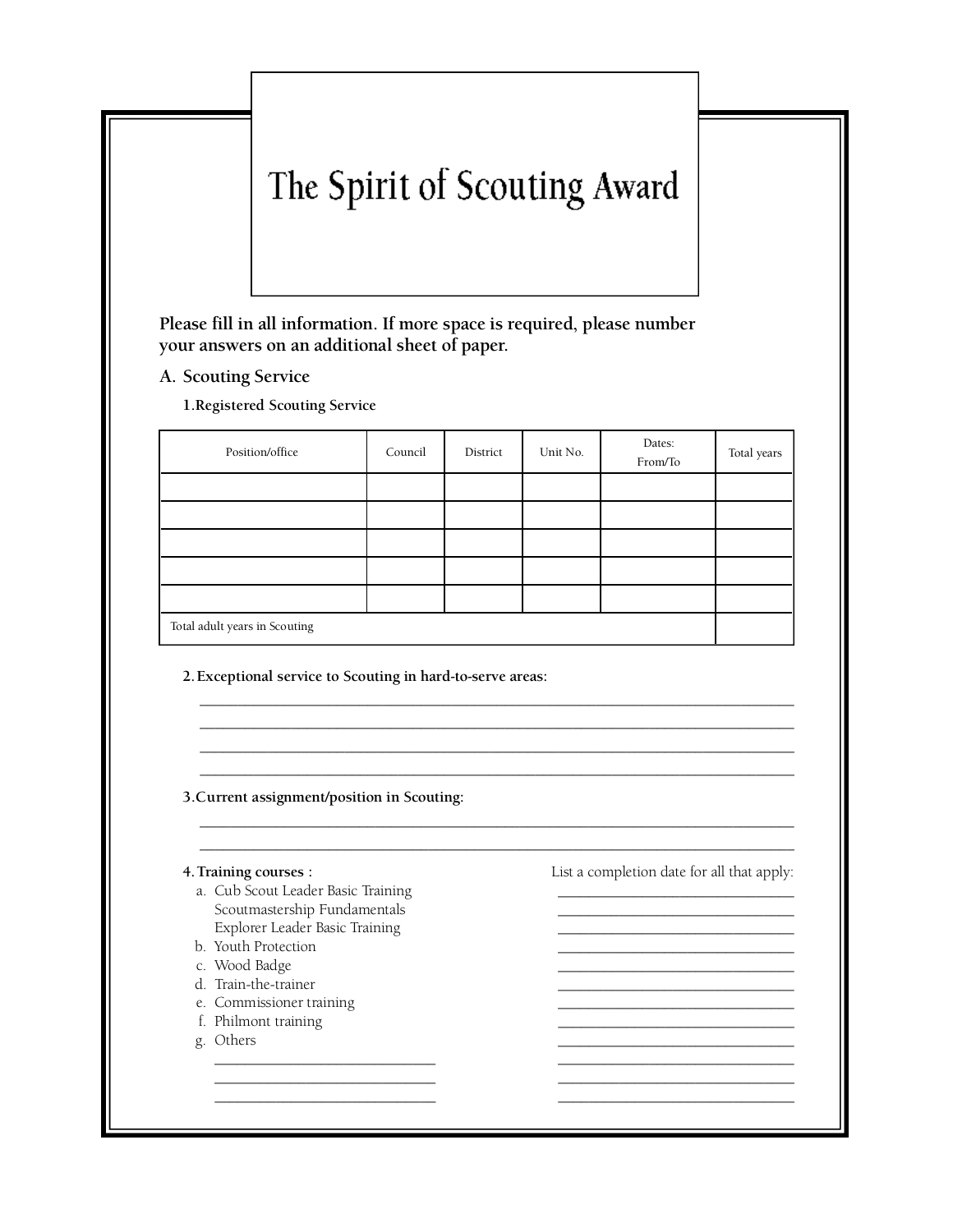## The Spirit of Scouting Award

Additional information on training:

c. Boy Scout Leader's Training Award

e. Arrowhead Honor Award f. District Award of Merit

g. Order of the Arrow (circle one):

i. William H. Spurgeon III Award

Brotherhood

k. Religious awards (specify youth or adult)

h. National President's Scoutmaster Award of Merit

b. Boy Scouting: highest rank attained \_\_\_\_\_\_\_\_\_\_

#### 5. Awards and Recognitions Awards and Recognitions and Elst<br>a. Cub Scouting: highest rank attained \_\_\_\_\_\_\_\_\_\_\_\_

d. Scouter's Key Specific\_

Ordeal

List the year the award/recognition was achieved:

1. Other Scouting awards

j. Silver Beaver Award

**B.** Noteworthy Service

Please write a factual statement of the nominee's exceptional and outstanding service to youth and the programs of Scouting:

Vigil Honor